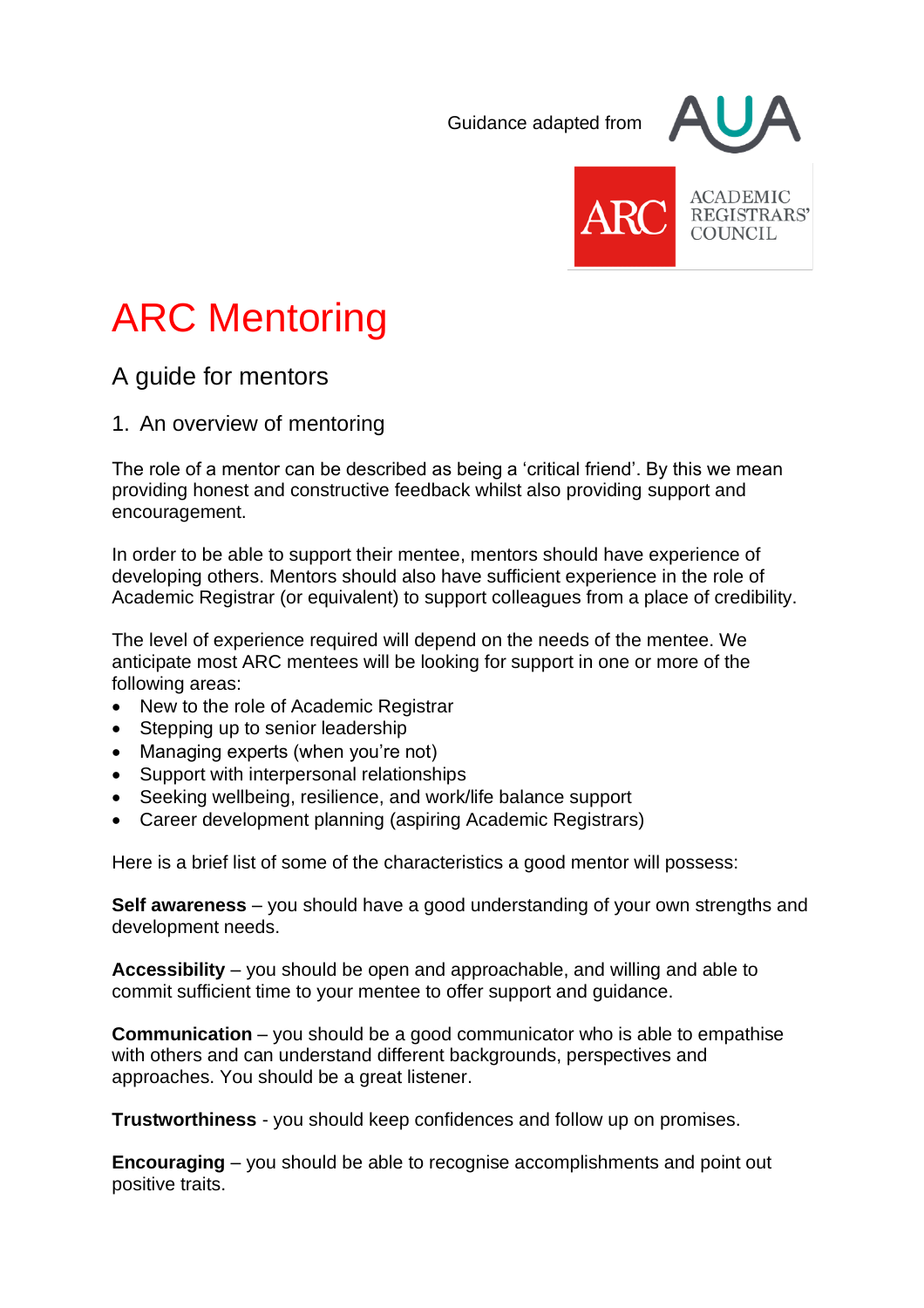**A desire to help others develop** – you should understand how individuals develop and be able to assist them in understanding their current strengths and weaknesses and setting future goals.

## 2. The matching process

Mentees are matched to available mentors using the information provided in the two application forms. An outline of that process is included below.

- i. ARC mentors have completed a registration form from which their profile has been established within the mentoring system.
- ii. When a mentee applies, they complete a similar form and the system scores their answers against all mentors in the database and finds the top 3 mentor matches.
- iii. At this stage the mentee sees the name, job title and biography of their possible matches and makes their selection.
- iv. This triggers an email to the mentor who gets to see the mentee's reasons for wanting a mentor, before being given the option to accept or decline the mentee match.
- v. If a mentee is accepted, you are connected through the AUA website and can begin chatting and arranging your first meeting. If a mentor declines the match, the mentee gets notified and is instructed to head back to the website to review other possible mentors.

In most cases we would expect the mentor to accept the match and at least have an initial meeting with the mentee before deciding whether they can offer any support. However, there may be occasions where the mentor is unavailable for a period of time where it would be appropriate to decline the match.

#### 3. Contacting your mentee

All your mentee connections can be viewed at [aua.ac.uk/mentoring-platform-](http://www.aua.ac.uk/mentoring-platform)arc.

Here you can chat to your mentees and share documents – eg: <https://www.loom.com/share/2de6531e1dea40b9994a99202c028769>

And you can also view their contact details if you would like to contact them another way: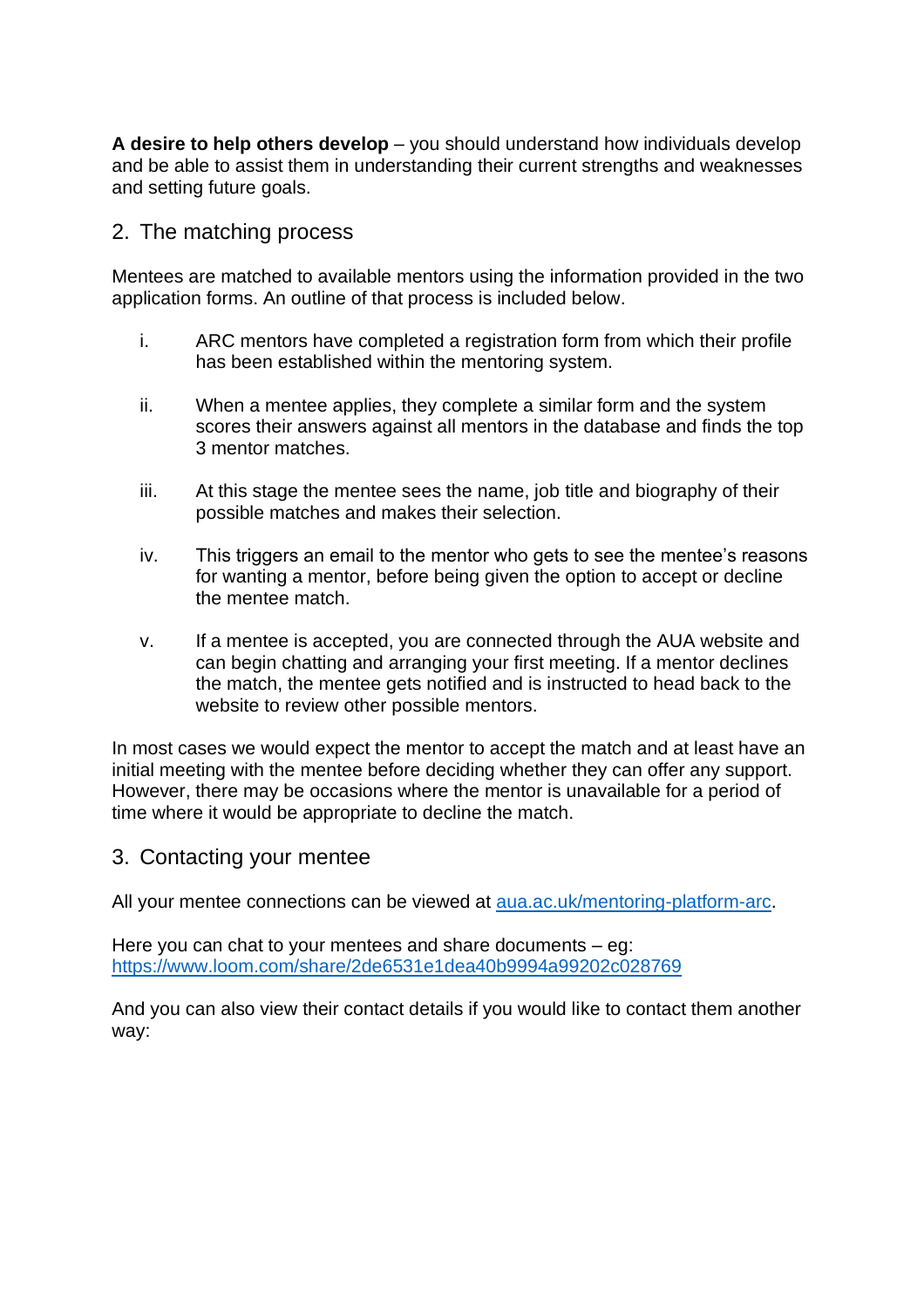| <b>Matt Maloney</b>                            | $\check{ }$ | & User Information                                                                                                                                                                 | $\leftarrow$ Back |
|------------------------------------------------|-------------|------------------------------------------------------------------------------------------------------------------------------------------------------------------------------------|-------------------|
| $\land$ $\Omega$ inbox<br>Chat With My Mentees |             | Lion Test<br>Senior Twilight Stock Replacer                                                                                                                                        |                   |
| 88 Connections                                 |             | Mentorship Duration<br>Started 09 / 09 / 2021<br>Since connection started<br>1 Days<br>For effective mentorship, we recommend mentoring relationships last for around 4 - 6 months |                   |
|                                                |             | <b>63</b> Email<br>lion@aua.ac.uk<br>& Phone                                                                                                                                       |                   |
|                                                |             | 囲<br>Company<br>The AUA                                                                                                                                                            |                   |
|                                                |             | & Role<br>Mentee                                                                                                                                                                   |                   |

# 4. The mentor-mentee relationship

A mentor will agree to share with the mentee information about their own career path, provide guidance, motivation, emotional support and role modelling. They may help with exploring career opportunities, setting goals, developing contacts and identifying suitable learning resources. The mentor can help the mentee to establish a development plan, if that is required by the mentee. We recommend only mentoring one mentee at a time.

A mentee will be motivated and feel empowered to plan and manage the direction of their own professional life. They will initiate the mentoring relationship and will be open to coaching, feedback and guidance by the mentor.

Compared to other relationships, there is little time to get to know each other. For this reason, a proposed agenda is available for the first meeting.

## 5. The first meeting

At the first meeting, it is essential that both parties spend some time explicitly discussing the boundaries of your relationship. This may seem artificial – however, it will help you to establish rapport more quickly, and avoid conflict and misunderstanding later on. Some of the things you should discuss and agree are:

| Confidentiality      | Both of you have a reasonable expectation of<br>confidentiality in relation to what you discuss at your<br>meetings. Both of you should be clear about this.  |
|----------------------|---------------------------------------------------------------------------------------------------------------------------------------------------------------|
| Expectations         | It is important for you both to talk about what you<br>expect from the relationship so that it doesn't come as<br>a surprise later on.                        |
| Limits of discussion | The primary focus of your discussions will, of course,<br>be your mentee's professional practice and<br>development. In conversation, it is possible that you |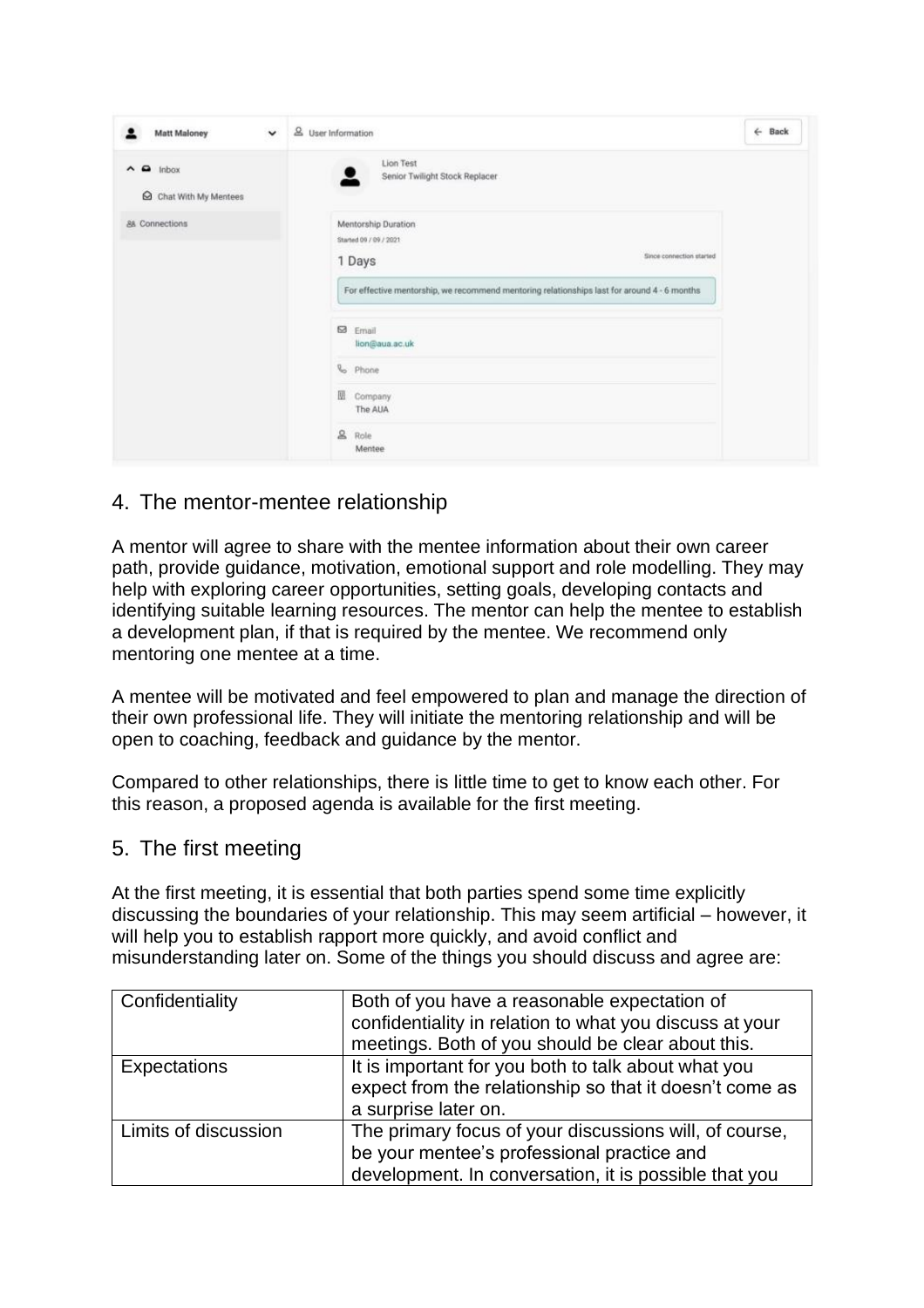|                               | will touch on other topics. Some people will not be<br>comfortable with discussing their personal lives in this<br>context, and you should explore whether this is the<br>case to avoid awkwardness or embarrassment later<br>on.                                                                                                                                                                                                                                                                                                                                                                                                                                                                                                                                         |
|-------------------------------|---------------------------------------------------------------------------------------------------------------------------------------------------------------------------------------------------------------------------------------------------------------------------------------------------------------------------------------------------------------------------------------------------------------------------------------------------------------------------------------------------------------------------------------------------------------------------------------------------------------------------------------------------------------------------------------------------------------------------------------------------------------------------|
| Frequency                     | You should agree with your mentee how frequently<br>you will meet.                                                                                                                                                                                                                                                                                                                                                                                                                                                                                                                                                                                                                                                                                                        |
| Length of meetings            | You should agree an approximate length to meetings.<br>We suggest 60-90 minutes, but this may vary<br>depending on circumstances. Try to avoid open ended<br>meetings, as these can leave meetings unfocused<br>(and lengthy!).                                                                                                                                                                                                                                                                                                                                                                                                                                                                                                                                           |
| Time of meetings              | You need to find a time which is mutually convenient.<br>You should discuss whether there are any limiting<br>factors on your meeting times (e.g. caring<br>responsibilities, working hours, transport times, etc.).                                                                                                                                                                                                                                                                                                                                                                                                                                                                                                                                                      |
| Location of meetings          | We anticipate that most meeting will take place online<br>via zoom/teams etc. However, you may also wish to<br>meet in person if practical.                                                                                                                                                                                                                                                                                                                                                                                                                                                                                                                                                                                                                               |
| Setting the agenda            | Having an agenda may sound formal, but it is<br>essential to enable you to prepare for the meeting and<br>for your mentee to get the most out of it. Agreeing the<br>agenda in advance will be helpful. Other contact In<br>between meetings, it is normal for mentors and<br>mentees to stay in touch. Your mentee may well have<br>quick questions they would like to ask you, and you<br>may well like to find out how they are getting on. You<br>need to discuss how best to stay in touch. The chat<br>function of the AUA Mentoring Platform is the ideal<br>tool to use for this. However, you could also use<br>email/phone. You should discuss how soon it is<br>reasonable to expect a response to such<br>communications and if there are any times to avoid. |
| Commitment                    | Both of you are making a commitment to each other.<br>Both of you must respect the commitment that the<br>other is making. That means, for example, not<br>cancelling meetings at short notice, responding to<br>messages within a reasonable space of time,<br>preparing appropriately for meetings to get the most<br>out of them, etc.                                                                                                                                                                                                                                                                                                                                                                                                                                 |
| Losing contact                | Communication between the two of you is absolutely<br>essential. It is therefore important to discuss what you<br>will do if you can't get a response from your mentee,<br>and what your mentee should do if they can't get hold<br>of you. Discussing this upfront is another way to avoid<br>difficult situations later down the line.                                                                                                                                                                                                                                                                                                                                                                                                                                  |
| Reviewing the<br>relationship | Over time, your relationship with your mentee will<br>evolve. Periodically, it is important to take time to<br>assess the relationship together. This will be an<br>opportunity for both of you to revisit the boundaries,                                                                                                                                                                                                                                                                                                                                                                                                                                                                                                                                                |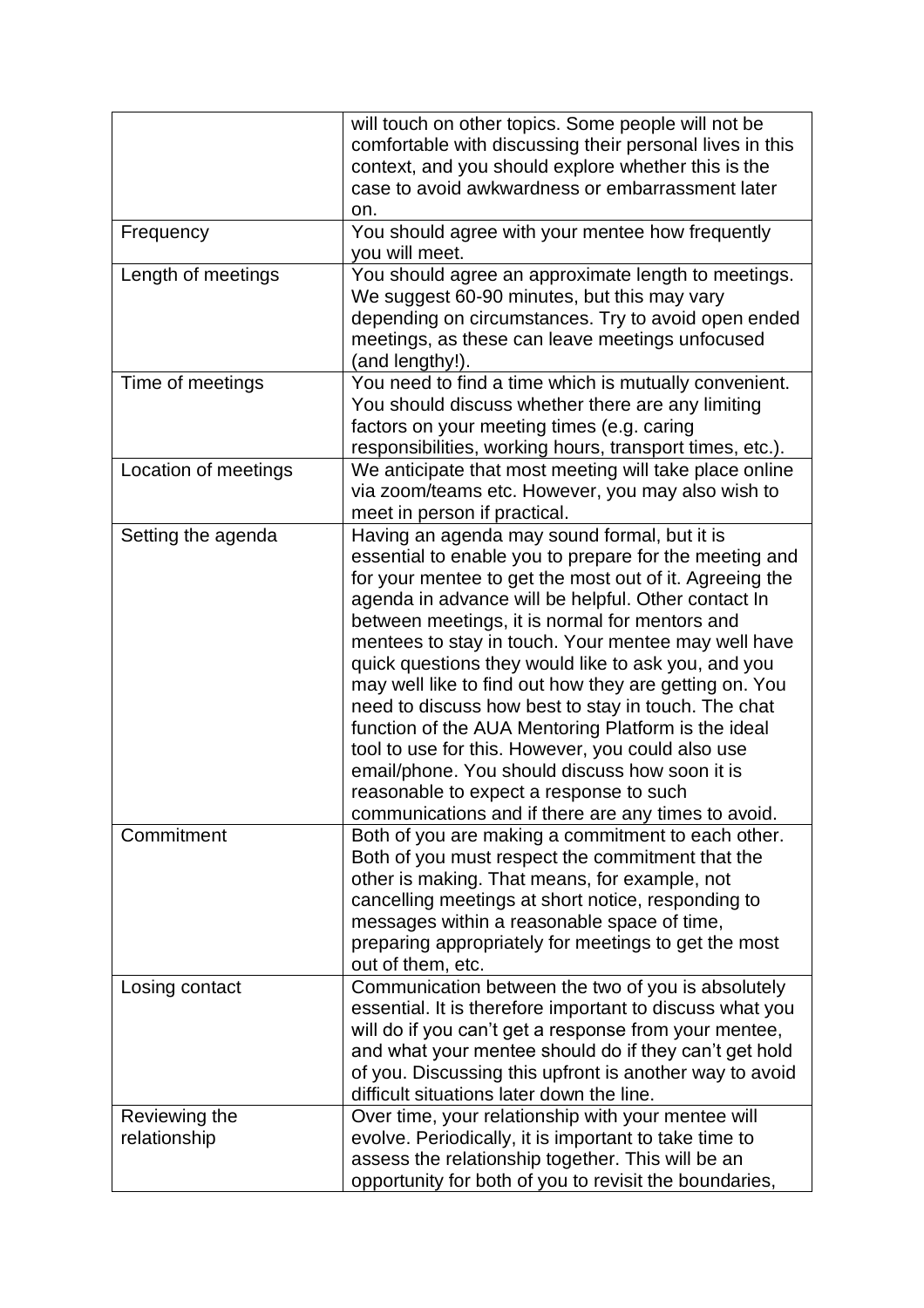| and check that they are still appropriate. As a mentor,    |
|------------------------------------------------------------|
| it is also the only opportunity for you to get feedback    |
| about the relationship. Your mentee should have the        |
| chance to give you honest feedback about what has          |
| and hasn't worked, what has been useful, and               |
| anything that has been problematic. At the first           |
| meeting, you should both give some thought to how,         |
| and how often, you will do this. We recommend that         |
| you try to limit the duration of the relation to 6 months. |
|                                                            |

You can view a template agenda for the first meeting on the ARC website: <https://arc.ac.uk/Becoming%20a%20mentor>

## 6. Subsequent meetings

Both parties should agree how frequently they would like to meet. There is a template available to capture the agenda and to record any action points, which you can find here: <https://arc.ac.uk/Becoming%20a%20mentor>

## 7. Reviewing and ending the connection

We are advising that the connections last between 3 and 6 months. Following reflection and review at the 6 months stage, if participants still find the relationship helpful and productive, they may continue if they wish.

Likewise, participants can review the value of the relationship at any point and choose to end the connection.

When it is time to end the connection either party can press the end connection button from within the chat window.